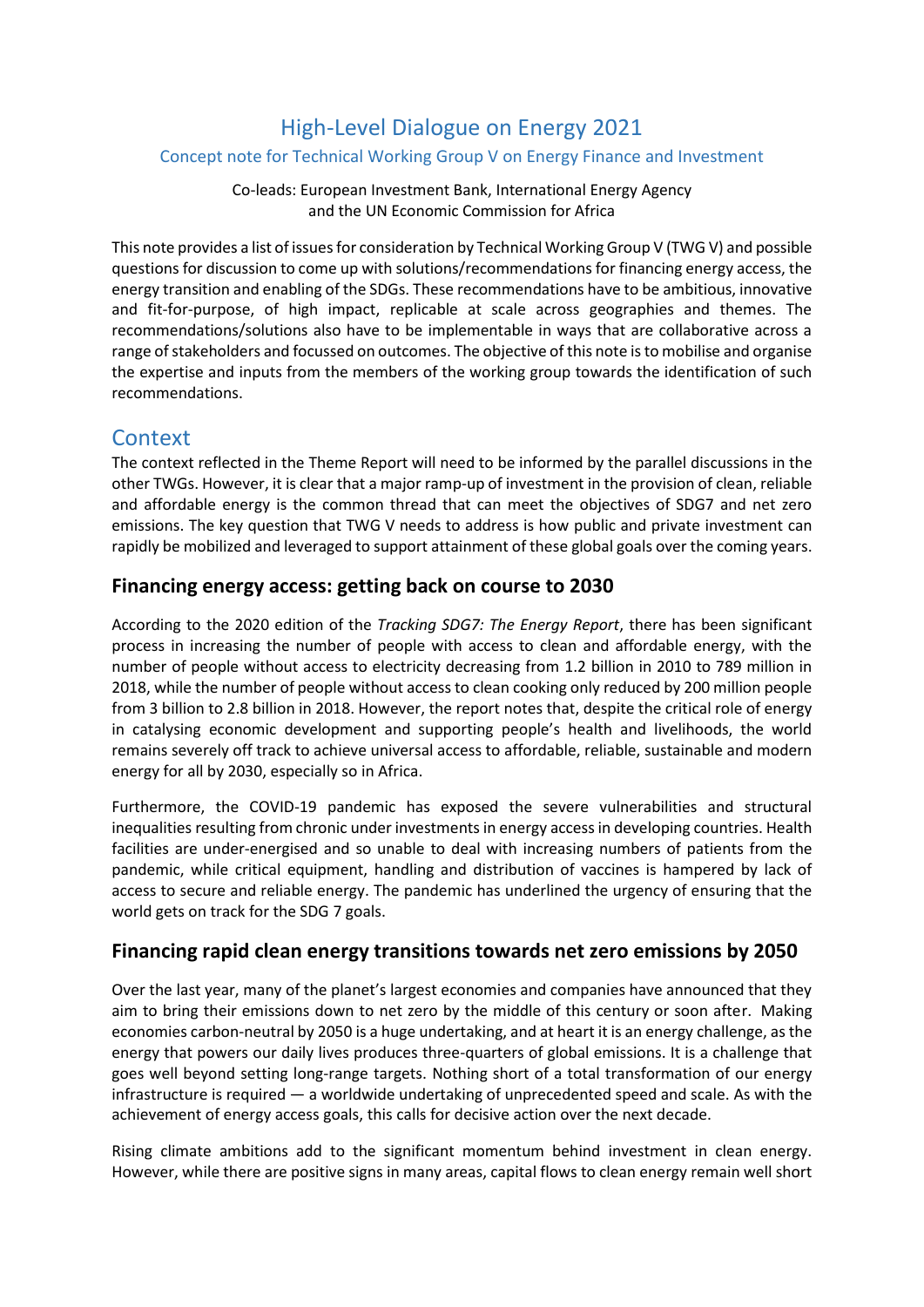of what will be required to meet growing demand for energy services around the world in a sustainable way. While some aspects of clean energy investment showed strong resilience during the global pandemic, notably solar PV and wind for power generation, other key pillars of energy transitions such as energy efficiency have faced a setback. In addition, social implications of the energy transition are raising concerns. As economies recover from the shock of the pandemic, a focus on clean energy investment offers a huge opportunity to stimulate economic activity, provide reliable clean energy employment, and put global emissions into structural decline.

While financial markets are getting greener and increasingly reward ambitious transition policies, there is a need to rapidly increase the number of bankable projects to meet the 2025 milestone and 2030 targets. In order to mobilise public and private investment, all actors will need to enhance their capabilities and design policies and financial structures that appropriately allocate and manage risks, and address the barriers, which inhibit investments in given sectors and countries.

## Key questions for discussion

- 1. In which regions and sectors are the largest investment gaps that need to be filled in order to hit 2025 milestones and SGD7 targets and put the world on track for net zero emissions?
- 2. How has the Covid-19 crisis changed the risks and opportunities afforded by the SDGs and energy transitions, and their perceptions among investors What are the new risks that may have arisen for clean energy financing as a result of the crisis?
- 3. Are there innovative solutions that are already making an impact or hold potential to make and impact in shifting the billions needed to achieve the 2025 and 2030 millstones?
- 4. How would you describe a supportive investment and financing environment for clean energy transitions? What roles should different financing products play?
- 5. What practical solutions can be recommended to governments, development finance institutions, international organisations, the public and private sectors to increase the number of bankable clean energy projects? What are the main lessons learnt from the design and implementation of competitive renewable energy auctions around the world over the last decade?
- 6. What instruments could be used to mobilise domestic resources and local currency financing for clean energy in emerging economies?
- 7. How can philanthropy play a role in addressing investment risks in clean energy to make a breakthrough in difficult markets?
- 8. The momentum behind sustainable finance is clearly rising and this is affecting corporate governance and strategies in many parts of the world, however, actual spending on clean energy projects has not grown at anything like the same rate: where are the missing links?
- 9. Capital available for clean energy projects, including from institutional investors, and the fiscal space for recovery strategies is largest in the developed economies, but the investment needs for access and clean energy are greatest among developing economies: what strategies are available to address this mismatch?
- 10. What measures are available to support emissions reductions from existing infrastructure or in hard-to-abate sectors (such as cement, iron and steel and heavy freight) where cost-effective lowcarbon technologies are not yet available, and to address to social consequences of the transition for the most affected countries and regions
- 11. What are the particular considerations, or constraints, applicable to the strategies and corporate governance of state-owned enterprises?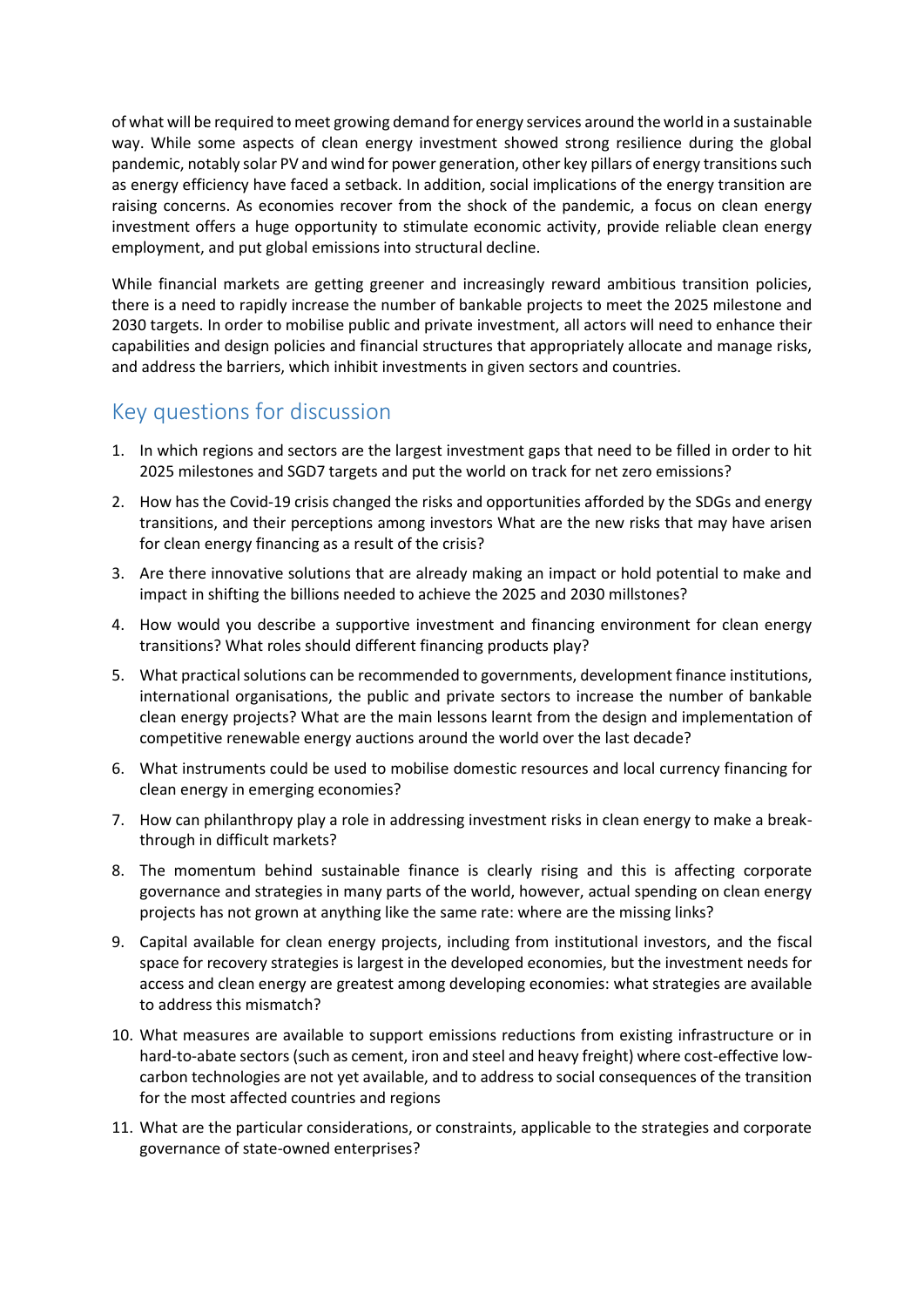# Supplementary information and background

This supplementary information is divided into three parts, which may eventually also become a way to organise the material and recommendations in the Theme Report:

- 1. The need to scale up investment to meet the objectives of SDG7 and net zero emissions
- 2. Roles of governments, public and private sectors to achieve real-world fit-for net zero clean energy investment projects
- 3. Opportunities and innovative strategies to expand clean energy finance

#### 1. **The need to scale up investment to meet the objectives of SDG7 and net zero emissions**

*Themes: energy transition investment needs and gaps across sectors and issues. How investment and financing risks – especially in developing economies – are heightened by the pandemic.*

- **There is an urgent need to shift gear in terms of energy investment to meet 2030 SGD7 targets and put the world on track for carbon neutrality by 2050**. For example, according to the IEA, by 2030 the amount of investment required in clean electricity (generation and grid/storage infrastructure) would need to rise to more than \$1.6 trillion per year by 2030 to be on track for net-zero emissions by 2050. This compares with \$380 billion invested in these areas in 2019. In regions like Africa, installed electricity capacity will need to double from its present value of 250 GW by 2030 and increase at least five-fold by 2050.
- **Progress towards universal access to affordable, reliable sustainable and modern energy services is not on track to meet the SDG 7 targets**. The IEA estimates that achieving SDG 7 targets on energy access would require annual investment of around USD 45 billion per year in the period to 2030. This is a small fraction of total energy investment needs and can benefit one third of the global population while improving resilience to the health crisis.
- **Illicit financial flows deprive some key regions of critical resources that are necessary to finance clean energy transitions and resilient recovery from the COVID-19 pandemic**. For example, Africa lost at least USD 50 billion to illicit financial flows in 2015. This is 75% of the annual health financing gap of USD 66 billion needed to make significant progress on SDG 3 on good health and well-being in Africa, 125% of the annual education spending required over 2015–2030 to achieve SDG 4 on inclusive education in Africa, and 30% of the USD 170 billion per year need to close Africa's infrastructure gap.
- **Energy efficiency also lags behind, despite being first priority and often having the lowest cost**. Spending on more efficient buildings; industrial processes and transport needs to more than double during this decade. While most analysis tends to conclude that energy efficiency investments are profitable, progress is slow due amongst other thing to high upfront investment costs, their diffuse nature, split incentives and perceived uncertainty of future benefits in terms of energy savings and associated cash flows.
- **Future deployment of renewable energy will reap the benefits of a decade of dramatic cost declines for some key technologies**. Many Governments have developed effective, competitive auctioning systems and can attract private financing at very low cost based on long term fixed price contracts. There is a considerable room in many countries to accelerate the take-off of renewables with such schemes.
- **As countries reach high share of renewables in electricity generation, they will have to make a trade-off between maintaining financing costs low and to take on higher market risk to**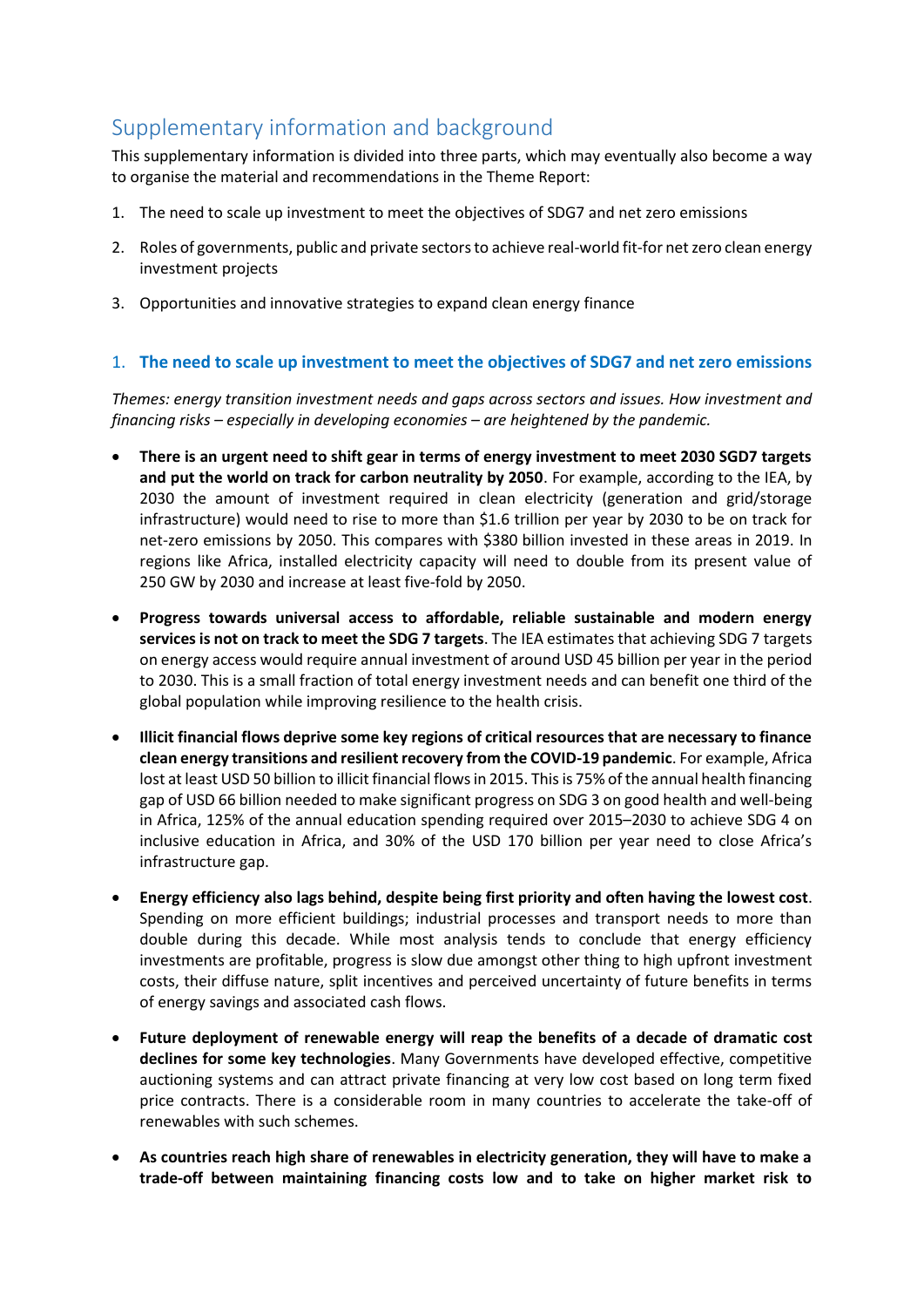**incentivise projects with higher value for the power systems**. The rest of the system cannot stand still as shares of wind and solar PV rise. Investment in robust grids and a wide range of sources of supply- and demand-side flexibility will be essential to maintain electricity security.

- **Reaching net-zero will require a large scale-up of investment beyond energy efficiency and renewable sources of power, in order to develop integrated energy systems**. Investment in the electrification of the transport sector and of industry will be massive. For parts of the energy sector where direct electrification is difficult or not cost-effective, a range of low-carbon and sustainable fuels will be increasingly important, including low-carbon hydrogen. Carbon capture utilisation and storage technology can play critical roles in some areas, and some countries will also invest in other low carbon technologies such as nuclear power. Many of the technologies required in hardto-abate sectors are at demonstration or prototype stages, so public support for clean energy innovation remains essential.
- **Keeping costs low, including financing costs, will be critical to ensure the energy transition is affordable, one of the objectives of SDG7**. While most of the investment needed can save on fossil fuel costs, they are intensive in capital, and this capital needs to be repaid over time, including a return. As the energy sector is decarbonised, its total costs will depend less and less on the price of fossil fuels and increasingly on financing costs. The Covid-19 pandemic has exacerbated imbalances in the cost and availability of capital across different economies, as some developing economies face increased borrowing costs due to increased debt and perceptions of risk.
- **Finding solutions to climate change cannot be just a question of building clean from now on. It is also a question of cleaning up what we already have**, given the long operating lifetimes of some coal-fired power plants, or iron and steel or cement plants. Finding ways to deal with these emissions, and financing the necessary abatement measures, is also critically important.
- **2. Roles of governments, public and private sectors to achieve real-world, fit for net zero new clean energy investment projects**

*Themes: How public and private investment can be mobilized and leveraged? Roles for government, private sector and development partners, financial institutions: policy de-risking including energy policy measures and counterparty risk, financial de-risking and liquidity.*

- **All actors will need to enhance their capabilities to undertake holistic assessments and design policies and financial structures that appropriately allocate and manage risks, and address the barriers, which inhibit investments in given sectors and countries**. In addition, meeting the objectives of SDG 7 and net zero will require a new focus on integrating risk and return assessments with new criteria on investment impacts and sustainability.
- **There is a stark difference between geographies and types of company**. Developing countries still substantially rely on public financing but there are sovereign debt limits in many states.
- **State-owned enterprises dominate the picture in many developing economies for fuel supply, thermal generation and electricity networks**. The financial sustainability and strategic choices of these enterprises, and their host governments, will be critical for prospects of expanding finance to reach clean energy goals.
- **The private sector will play an important role to finance the energy transition; these are the dominant actors in many of the clean energy areas (although not in all)**. The financial capabilities and strategies of large private companies will guide a significant part of investment. Meanwhile, small and medium sized enterprises (SMEs) everywhere face greater financing constraints, which have been exacerbated by the pandemic.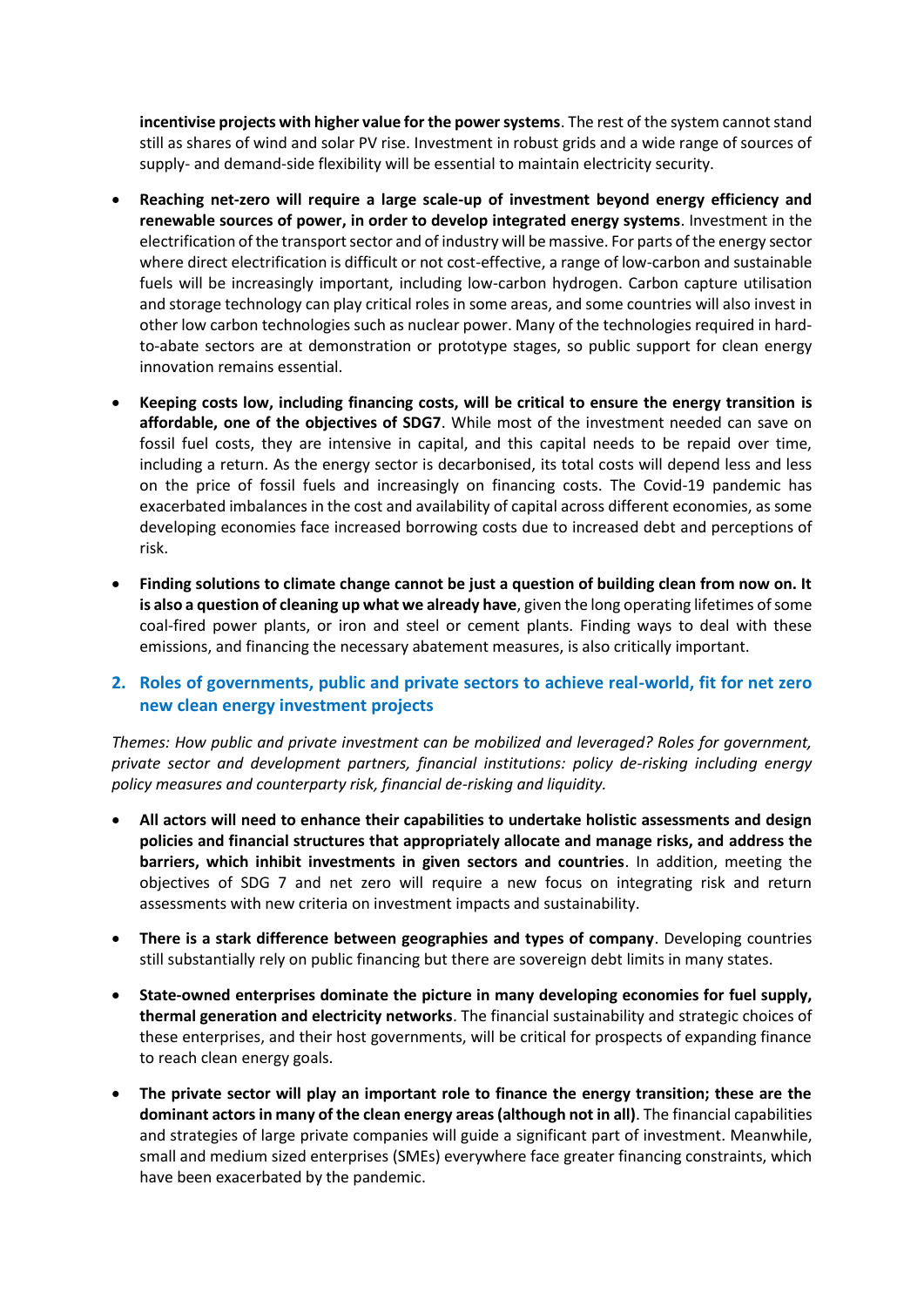- **In some geographies, bankable energy projects remain scarce compared with investment needs**. To meet the 2025 milestone and 2030 targets, there is a need to rapidly increase the number of projects available. There is ample evidence that when the market and regulatory frameworks successfully mitigate real and perceived risks associated with investment, finance becomes widely available and many financiers compete for projects.
- **Attracting private finance depends on the government energy policies including infrastructure planning, fiscal incentives and market and regulatory frameworks**. The aim to attract private capital has implications for the design of energy policies.
- **Getting price signals right is crucial**. Phasing out subsidies to fossil fuels improves clean energy investment incentives across economies; these subsidies also encourage wasteful consumption of fuels – bringing higher emissions. Pricing in externalities is likewise very important: new carbon pricing initiatives are coming online, such as the new Emissions Trading Scheme in China or the carbon tax in South Africa, increasing the cost of investing in emissions-intensive activities. The price of emission allowances in the European trading scheme recently reached record levels (EUR 40/TCo2e), with the effect of shifting some investment away from fossil fuel power generation where other options are available. Revenues from carbon pricing can be used to fund recovery and adjustment costs elsewhere in the system.
- **Most investments continue to be made on the balance sheets of corporations**. Financial instruments typically encompass a mixture of debt and equity. While equity-type financing can be based on educated risk-taking, loans seek predictability in exchange of lower cost-of capital. For instance, take-or-pay fixed price contracts have been successful in attracting low cost financing in renewable auctions in many countries. The duration and type of fixed price contracts such as PPAs for renewable are important parameters. They can be create sufficient certainty to attract lowcost debt, while still providing incentives for equity investors to develop good quality projects.
- **Lessons learned from the large scale roll out of renewables in some geographies provide many insights to identify best practices to accelerate energy investment**. Renewable auctions have been effective in attracting competition in many countries and the auction design can influence financing conditions. Initiatives like scaling solar initiative can help to deploy rapidly renewables.
- **Risk capital may be needed to finance project development, especially in emerging markets and developing economies**. Early-stage risk capital is needed to develop bankable projects, but often scarce in the local public sector or not mobilized in some countries particular by private sector. Various market failures may exist and are to be addressed in a timely fashion. Dedicated facilities can contribute to develop projects that meet the internationally recognised ESG standards.
- **Investment Funds have also proven effective in financing off-grid electrification**. This market is growing rapidly and Tier 1 companies are already operating in this space. An accelerated deployment of offgrid / minigrid is needed to meet the universal access to electricity but some bottlenecks remain. While the risk profile of off-grid projects remains high, such funds often rely on concessional financing and grants, similar to many electrification projects.
- **Financing energy efficiency and distributed renewable projects is required at scale**. Given the small size of individual investment projects, local commercial banks are the usual financial intermediaries. Governments and banks can scale-up building renovation by developing standardised products that can be aggregated in order to attract large-scale investors.
- **Counterparty risk also matters**. Financial viability of offtakers is a critical aspect in a large part of the world and a main bottleneck to increased investments (and higher costs). The counterparty risk depend on the ability of governments to implement sound energy regulation and in some cases implement energy tariff reforms. In Sub-Saharan Africa alone, the tariff gap has been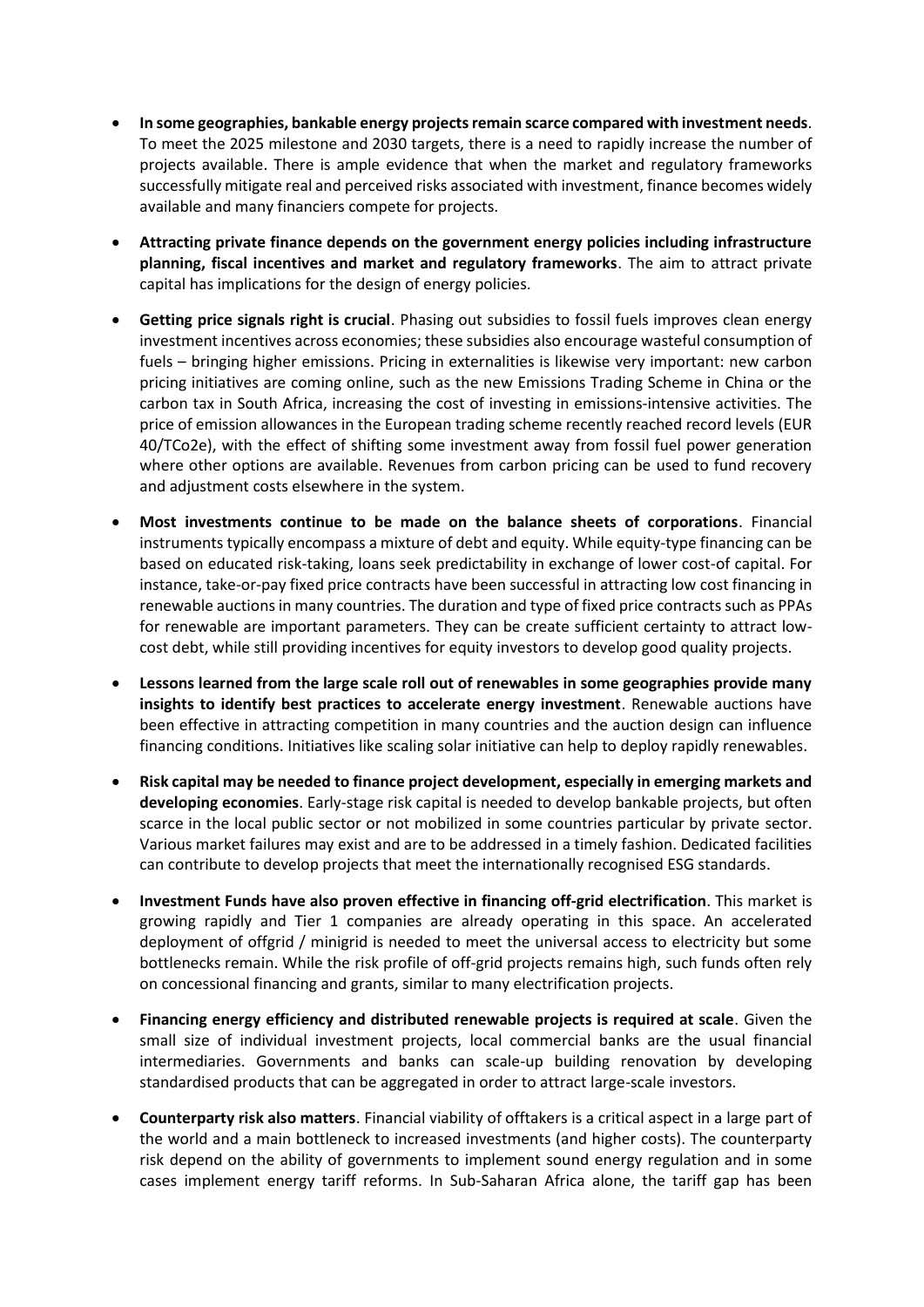estimated as equivalent to USD 21 billion (of which USD 11 billion in South Africa alone), or 1.5% of the region's GDP. Improving billing and collection efficiency and reducing technical and commercial losses are key to reforming this sector and can significantly increase the number of financially viable electricity projects.

- **Multilateral guarantee mechanisms could contribute to lower the counterparty risk associated with offtake agreements**. Cross-border renewable financing mechanisms are emerging in developed countries and have the potential to play an important role to reduce global emissions in a context of low-cost renewables.
- **Given the scale of investment needed to meet the SG7, governments have to make the most of development financing available in the energy sector**. Grants can play a role, for instance for energy access, project development or to meet the international ESG standards. However, scarcity of public funds implies that most of the investment will have to come from the private sector. As such, and public support available should seek to maximise its multiplier effect for instance by addressing key investment risks.

### **3. Opportunities and innovative strategies to expand clean energy finance**

*Themes: attaining impact – from immediate response, through measures to kickstart recovery, to actions that reset the financial system. Expanding and reallocating energy financing: Covid-19 recovery strategies, climate risk as financing risk, Paris-aligned investments, green bonds, the Network for Greening the Financial System*

- **The recovery from Covid-19 needs to be a period of acceleration in progress towards SDG7**. Seizing the opportunity of fiscal responses to Covid-19 can support investment needed to meet 2025 milestones. An increasing number of geographies are allocating an important share of their recovery packages to support energy efficiency and renewable investment.
- **Financial markets are getting greener and increasingly reward ambitious transition policies**. As a result, financing is expected to become increasingly available for clean energy projects, which could translate in lower financing costs. This trend is accelerating across the financial sector.
- **Investment funds and equity investors are taking climate risk increasingly seriously**. Transition risk is priced in for carbon–intensive projects and companies. Many asset managers are in the process of reducing their exposure to, or divesting entirely, from energy activities and companies involved in coal, oil and gas.
- **New rules on corporate disclosure and emerging sustainability commitments** by these actors have the potential to significantly bolster capital allocation towards clean energy
- **An increasing number of investment banks are setting lending targets for climate action and excluding investment that are not in line with the Paris agreement**. Many banks have announced that they would no longer finance coal projects. The EIB has also phased out financing to all energy projects relying on unabated fossil fuels, including natural gas.
- **The market for sustainable debt, including green bonds is growing rapidly**. Governments and companies are expected to issue USD 500 billion of green bonds in 2021 alone, an increase of 50% of the stock of green bonds. The EU sustainable finance action plan is defining a taxonomy to increase transparency of climate action and environmental sustainability, contributing to set global standards for this asset class, while other countries are also developing approaches to classifying investments in line with sustainability goals.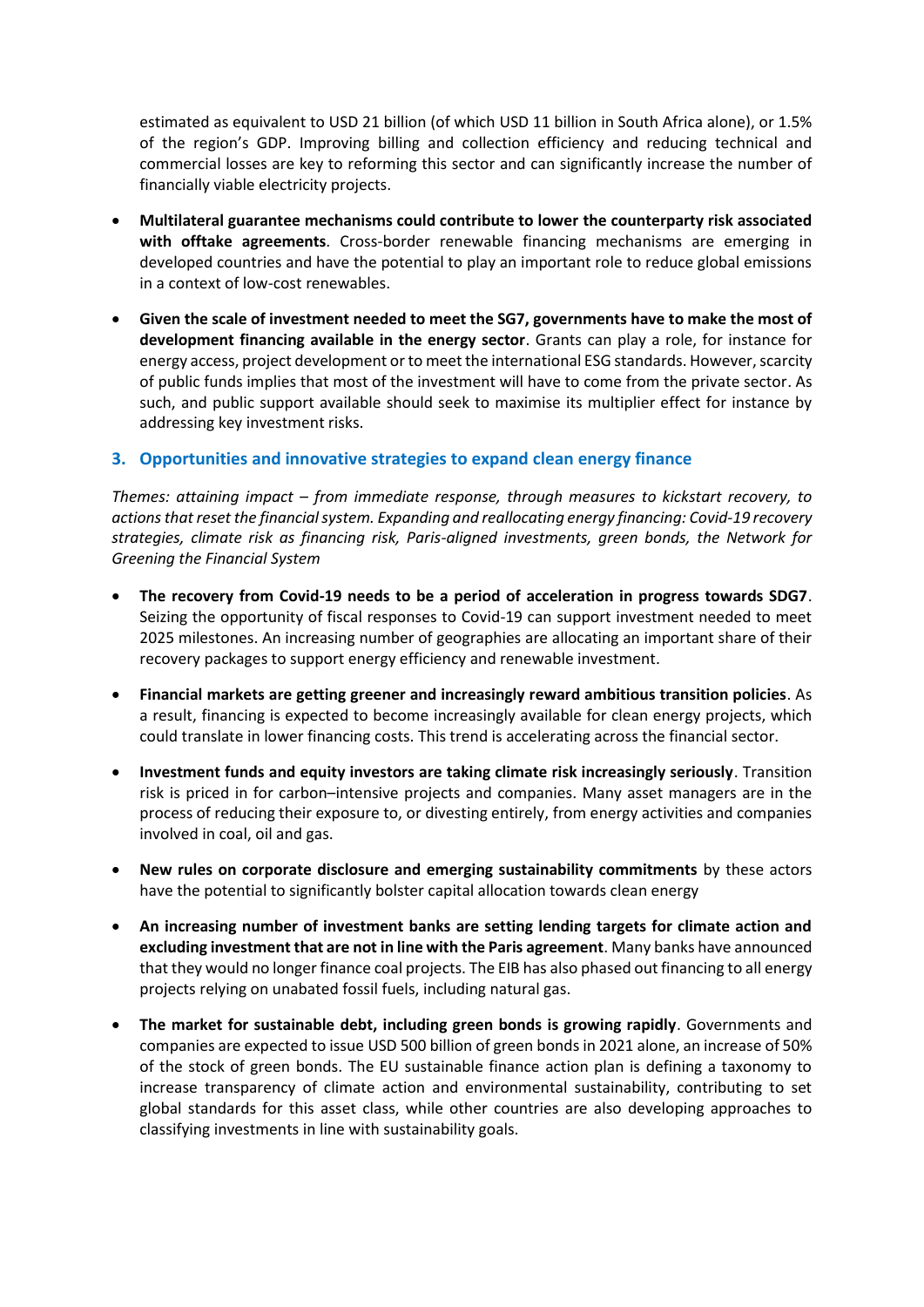- **Public financers, including MDBs and NDBs, also have an important role to play to finance energy sector**. They usually provide low cost and long term financing that is not otherwise available and their can crowd-in private financing. Given their limited resources, their focus is usually on projects where their additionality is the highest.
- **Central banks as well are increasingly seeing climate change as a source of financial risk**. The Network for Greening the Financial System is a network of 83 central banks and financial supervisors advocating a more sustainable financial system. Banks are being under supervisory pressure regarding climate-related risks.
- **As low-cost supply of finance becomes increasingly available, it can reward ambitious climate policies.** However, while investment needs are huge, there are difficulties to translate sustainable finance into the deployment and construction of clean energy projects at scale.
- **Moreover, there are crucial constraints in the availability of long-term commercial debt from local financial institutions in emerging market and developing economies**. In those countries with adequate savings pools, there is good potential for financial learning among local actors, which can further unlock low-cost finance, when appropriate policies are put in place.
- **The pressures for changes are felt most strongly among publicly traded companies in equity markets**; however, the share of publicly traded companies in overall greenhouse gas emissions is less than 25%. The remainder comes from unlisted state-owned companies, municipal and government entities and from households. Still, financial markets can have important influences with these actors, notably through the bond markets, where state-owned enterprises, municipalities and governments are active.